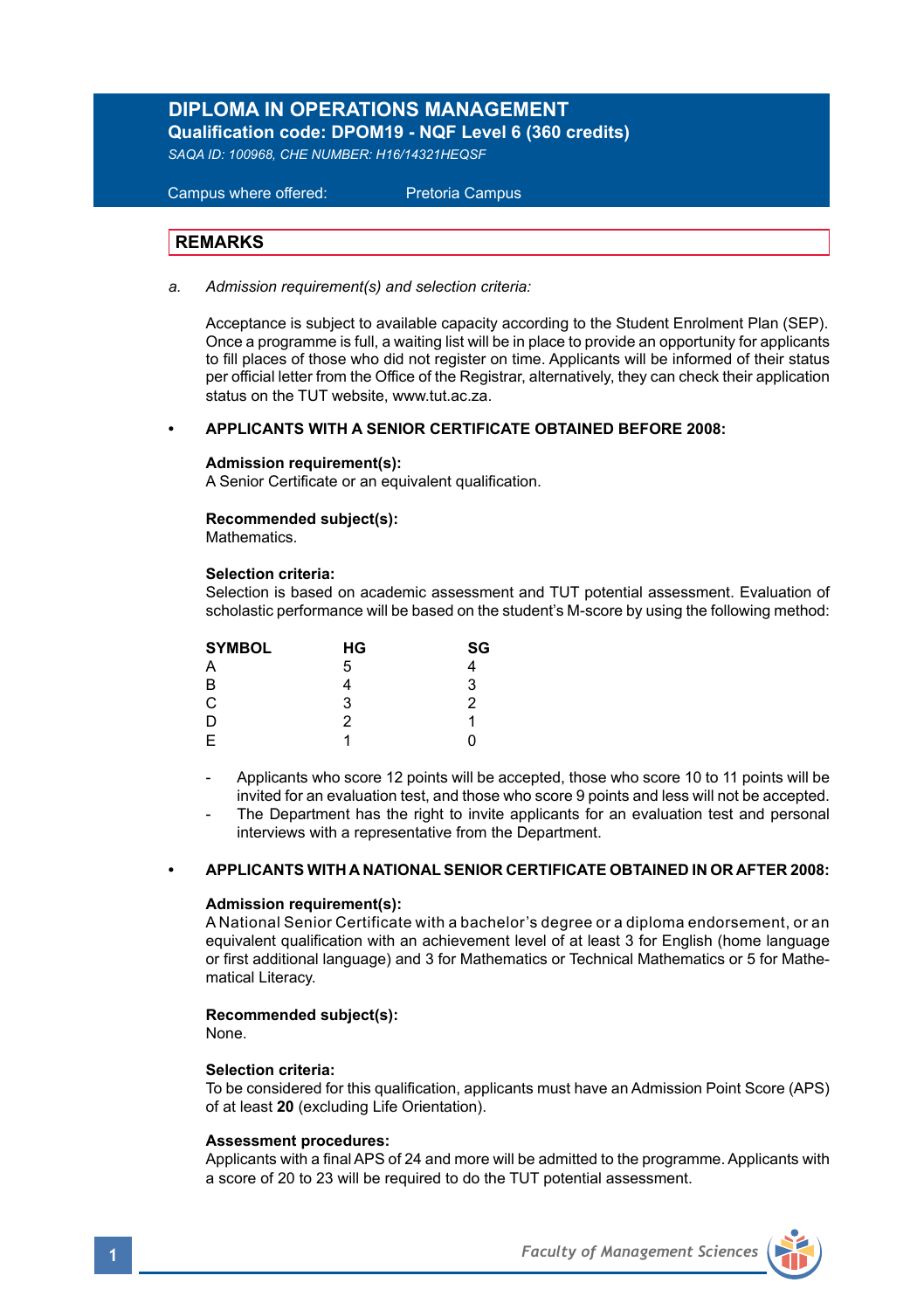## **• APPLICANTS WITH A NATIONAL CERTIFICATE (VOCATIONAL):**

### **Admission requirement(s):**

A National Certificate (Vocational) with a bachelor's degree or a diploma endorsement, with at least 50% for English (home language or first additional language) and 40% for Mathematics or 60% for Mathematical Literacy, 40% for Life Orientation (excluded for APS calculation), and 50% for any other three compulsory vocational subjects.

The certificate must be in any of the following fields: accounting, computer science, economics, finance, hospitality, information technology, management, marketing, office administration or tourism.

#### **Selection criteria:**

To be considered for this qualification, applicants must have an Admission Point Score (APS) of at least **24** (excluding Life Orientation).

### **Assessment procedures:**

Applicants with a final APS of 24 and more will be admitted to the programme. Applicants with a score of 20 to 23 will be required to do the TUT potential assessment.

- *b. Recognition of Prior Learning (RPL), equivalence and status:* See Chapter 30 of Students' Rules and Regulations.
- *c. Intake for the qualification:* January only.
- *d. Presentation:*  Day classes for the first two years and evening classes for the third year.
- *e. Minimum duration:* Three years.
- *f. Exclusion and readmission:* See Chapter 2 of Students' Rules and Regulations.
- *g. WIL in Operations Management:* See Chapter 5 of Students' Rules and Regulations.

## **CURRICULUM**

#### **FIRST YEAR**

| <b>CODE</b>          | <b>MODULE</b>                                          | <b>NOF-L</b> | <b>CREDIT</b> | <b>PREREQUISITE MODULE(S)</b> |
|----------------------|--------------------------------------------------------|--------------|---------------|-------------------------------|
| CAP105X              | Communication for Academic<br>Purposes                 | (5)          | (10)          |                               |
| CPL105X              | <b>Computer Literacy</b>                               | (5)          | (10)          |                               |
| <b>FPO105D</b>       | Financial Principles in Operations (5)<br>Management I |              | (24)          |                               |
| <b>INI125D</b>       | Information Literacy I<br>(block module)               | (5)          | (2)           |                               |
| <b>LFI125X</b>       | Life Skills I (block module)                           | (5)          | (2)           |                               |
| OEF105D              | Organisational Effectiveness I                         | (5)          | (24)          |                               |
| OMT <sub>105</sub> D | <b>Operations Management</b><br>Techniques I           | (5)          | (24)          |                               |
| OPM105D              | Operations Management I                                | (5)          | (24)          |                               |
|                      | TOTAL CREDITS FOR THE FIRST YEAR:                      |              | 120           |                               |

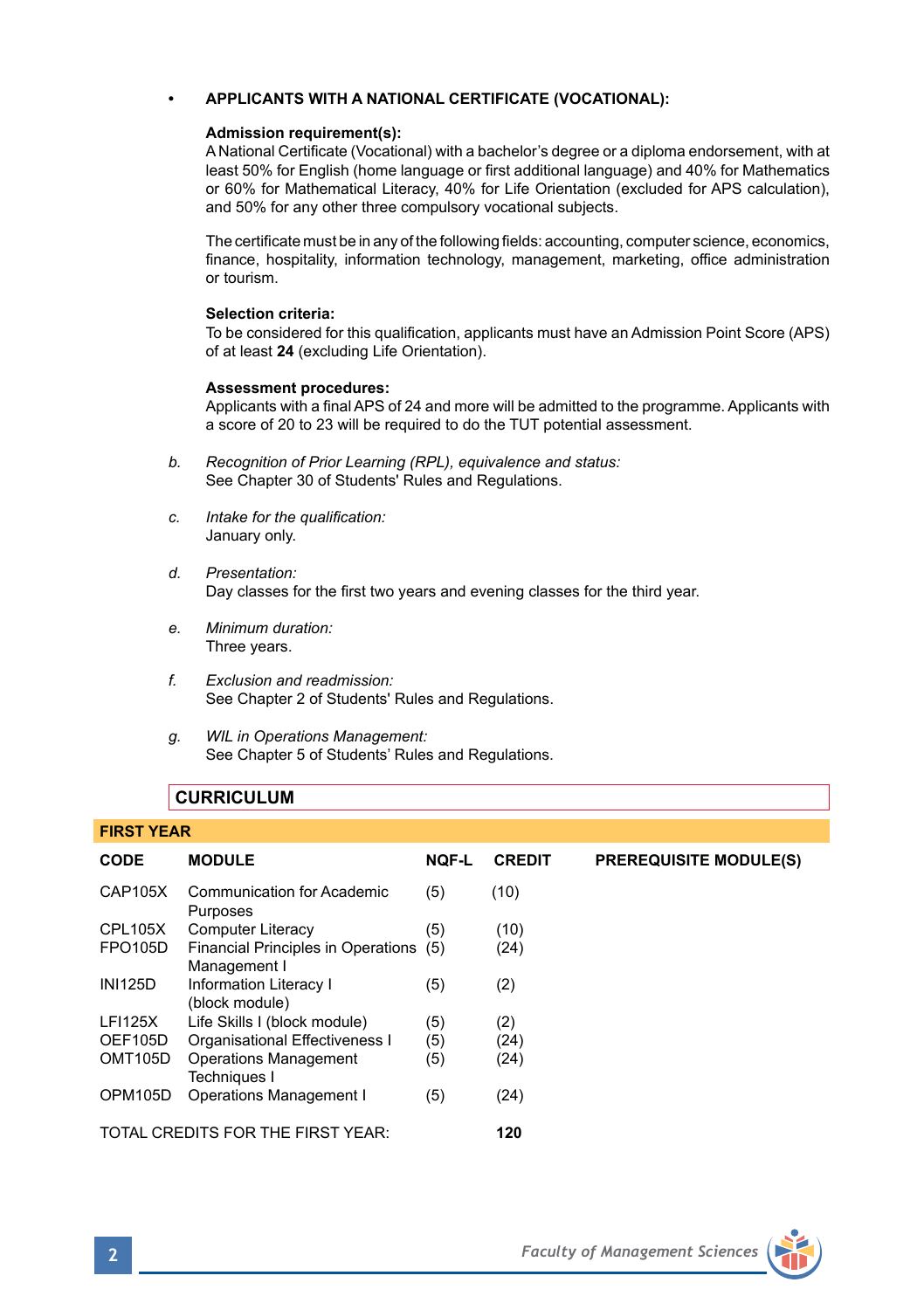| <b>Faculty of Management Sciences</b> |
|---------------------------------------|

| <b>SECOND YEAR</b>                          |                                                                                           |              |               |                                                                                         |  |  |
|---------------------------------------------|-------------------------------------------------------------------------------------------|--------------|---------------|-----------------------------------------------------------------------------------------|--|--|
| <b>CODE</b>                                 | <b>MODULE</b>                                                                             | <b>NOF-L</b> | <b>CREDIT</b> | <b>PREREQUISITE MODULE(S)</b>                                                           |  |  |
| <b>MPP205D</b>                              | Management Principles and<br>Practice I                                                   | (5)          | (24)          |                                                                                         |  |  |
| OEF206D<br>OMT206D                          | Organisational Effectiveness II<br><b>Operations Management</b><br><b>Techniques II</b>   | (6)<br>(6)   | (24)<br>(24)  | Organisational Effectiveness I<br><b>Operations Management</b><br>Techniques I          |  |  |
| OPM206D<br><b>WPD205D</b>                   | <b>Operations Management II</b><br>Workplace Dynamics I                                   | (6)<br>(5)   | (24)<br>(24)  | <b>Operations Management I</b>                                                          |  |  |
|                                             | TOTAL CREDITS FOR THE SECOND YEAR:                                                        |              | 120           |                                                                                         |  |  |
| <b>THIRD YEAR</b>                           |                                                                                           |              |               |                                                                                         |  |  |
| <b>CODE</b>                                 | <b>MODULE</b>                                                                             | <b>NOF-L</b> | <b>CREDIT</b> | <b>PREREQUISITE MODULE(S)</b>                                                           |  |  |
| OEF306D<br>OMT306D                          | Organisational Effectiveness III<br><b>Operations Management</b><br><b>Techniques III</b> | (6)<br>(6)   | (30)<br>(30)  | Organisational Effectiveness II<br><b>Operations Management</b><br><b>Techniques II</b> |  |  |
| OMX326D                                     | WIL in Operations Management<br>(block module)                                            | (6)          | (30)          |                                                                                         |  |  |
| OPM306D                                     | <b>Operations Management III</b>                                                          | (6)          | (30)          | Operations Management II                                                                |  |  |
|                                             | TOTAL CREDITS FOR THE THIRD YEAR:                                                         |              | 120           |                                                                                         |  |  |
| TOTAL CREDITS FOR THE QUALIFICATION:<br>360 |                                                                                           |              |               |                                                                                         |  |  |

## **MODULE INFORMATION (OVERVIEW OF SYLLABUS)**

The syllabus content is subject to change to accommodate industry changes. Please note that a more detailed syllabus is available at the Department or in the study guide that is applicable to a particular module. At time of publication, the syllabus content was defined as follows:

## **C**

## **COMMUNICATION FOR ACADEMIC PURPOSES (CAP105X) 1 X 3-HOUR PAPER** *(Module custodian: Department of Applied Languages)*

A workable knowledge of English is an essential skill for any graduate who is required to conduct themselves successfully in a professional working environment. This module will equip students with the competencies required to compose a selection of written texts related to communicating both internally and externally within a professional environment. In addition, the module includes strategies that are essential for the effective communication in various situations, including small groups to avoid unproductive conflict, a multicultural context, etc. (Total tuition time: not available)

## **COMPUTER LITERACY (CPL105X) CONTINUOUS ASSESSMENT**

## *(Module custodian: End User Computing Unit)*

Students have to acquire foundational knowledge in computing fundamentals, essential digital skills in key applications based on MS Office Suite and network basics (i.e. MS Outlook and Internet). Students will do online exams that are mapped with SAQA. (Total tuition time: not available)

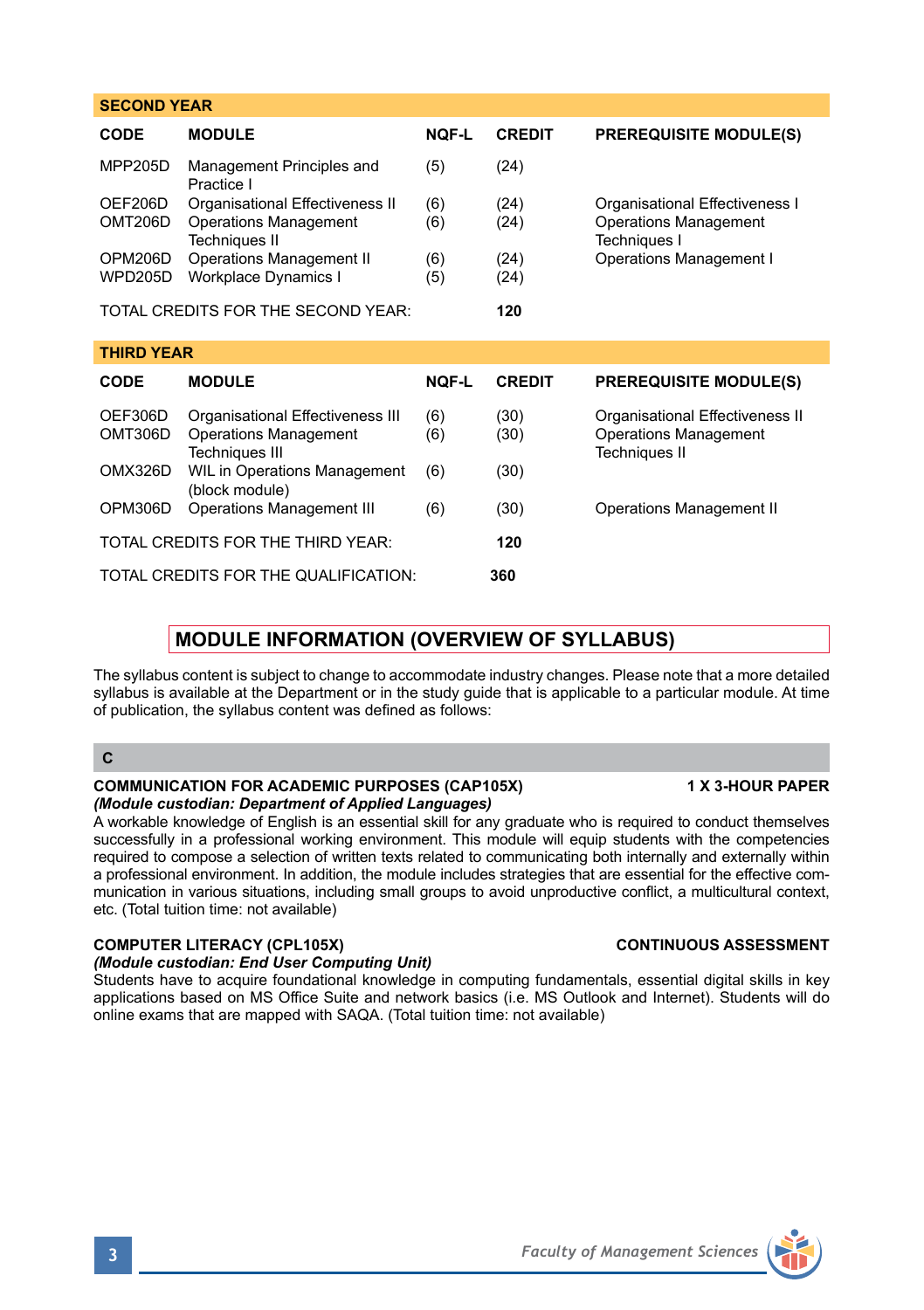### **FINANCIAL PRINCIPLES IN OPERATIONS MANAGEMENT I (FPO105D) 1 X 3-HOUR PAPER** *(Module custodian: Department of Finance and Investment)*

Elements of cost, methods of costing and costing systems, financial aspects of a purchase procedure and stores procedure, basic concepts of cash flow, elements of overhead costs, financial aspects of budgeting, budgetary control, basic concepts of financing projects. Elements of cost, methods of costing and costing systems, financial aspects of a purchase procedure and stores procedure, basic concepts of cash flow, elements of overhead costs, financial aspects of budgeting, budgetary control, basic concepts of financing projects. (Total tuition time: not available)

### **I**

## **INFORMATION LITERACY I (INI125D) CONTINUOUS ASSESSMENT**

#### *(Module custodian: Directorate of Library and Information Services)*

Introduction of information literacy. Development of a search strategy and application of a search string to search engines and academic databases. Evaluation of information sources. Ethical and legal use of information. (Total tuition time: not available)

## **L**

### *(Module custodian: Directorate of Student Development and Support)*  Academic, personal and socioemotional skills development for students in higher education. Personal and social dimensions address: effective planning and self-management (goal setting and time management); Adjusting to university life (student life, diversity and change); Intra- and interpersonal skills development (conflict management, self-esteem, relationship management); Effective living (healthy living, HIV education, substance

abuse); Academic dimension addresses: academic skills for university (e.g. critical thinking, creativity, managing assignments and assessments). (Total tuition time: not available)

## **M**

## **MANAGEMENT PRINCIPLES AND PRACTICE I (MPP205D) 1 X 3-HOUR PAPER**

*(Module custodian: Department of Management and Entrepreneurship)* Dynamics of the organisation, motivation, management and leadership styles, management by objectives and communication. Decision making and problem solving, creativity, operational research, industrial relations, and the systems approach to organisations. (Total tuition time: not available)

## **O**

## **OPERATIONS MANAGEMENT I (OPM105D) 1 X 3-HOUR PAPER**

*(Module custodian: Department of Operations Management)*

Introduction to production management. Production management in perspective. The nature of operating systems and operations management. Product and service design. Facility planning and layout. Capacity management. Introduction to quality. (Total tuition time: ± 96 hours)

## **OPERATIONS MANAGEMENT II (OPM206D) 1 X 3-HOUR PAPER**

## *(Module custodian: Department of Operations Management)*

Introduction to production management, task and strategic importance of operational management, operational management systems, application of operational management to services, work study and quality, distribution and maintenance. Material requirements planning. Operations scheduling. Quality techniques. Just-in-time production. (Total tuition time: ± 96 hours)

## **OPERATIONS MANAGEMENT III (OPM306D) 1 X 3-HOUR PAPER**

## *(Module custodian: Department of Operations Management)*

Project management. Total quality management. Maintenance management. Theory of constraints. (Total tuition time: ± 96 hours)

## **LIFE SKILLS I (LFI125X) CONTINUOUS ASSESSMENT**